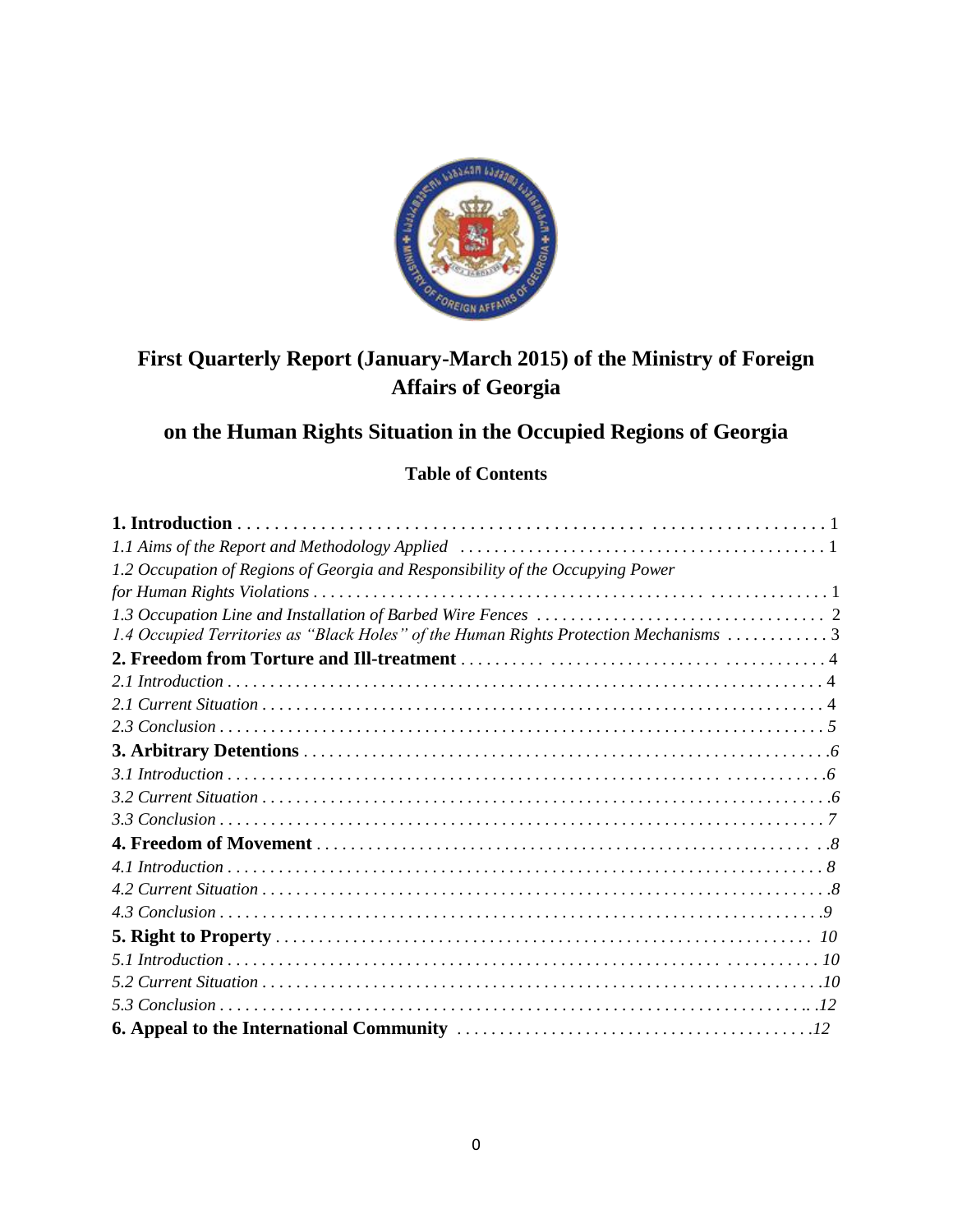## **1. Introduction**

 $\overline{a}$ 

## *1.1 Aims of the Report and Methodology Applied*

This report is prepared by the Ministry of Foreign Affairs of Georgia. It is the first quarterly report, covering the period of January-March 2015 and aiming at assessing the human rights situation in the occupied regions of Georgia. The Ministry of Foreign Affairs of Georgia will continue the preparation of such reports on a quarterly basis. This reporting exercise aims to contribute to the provision of regular and updated information to the international community, to states as well as to international intergovernmental and non-governmental organizations, on the human rights situation in the occupied regions of Georgia.

As for the applied methodology, this reporting exercise consolidates and assesses existing information from various open sources, national and international, on the human rights situation in the occupied regions of Georgia. Due to limitations on its length, the report does not aim to collect/contain information on all cases of violations of human rights in the occupied regions of Georgia; it aims to consolidate and assess only some of the most known examples of violations. The methodology applied does not provide for the conduct of fact-finding visits to the occupied regions of Georgia, nor to the conduct of interviews. Therefore the methodology applied does not enable this reporting exercise to collect and produce new data on the human rights situation in the occupied regions of Georgia.

## *1.2 Occupation of Regions of Georgia and Responsibility of the Occupying Power for Human Rights Violations*

As a result of military aggression, creeping annexation and occupation policy, well-planned and systematically implemented by the Russian Federation regarding the territory of Georgia, between 1991 and 2015 several hundreds of thousands of persons were expelled from their homes to become IDPs and refugees and they have been deprived of their internationally recognized right to a voluntary, safe and dignified return to places of their permanent residence.<sup>1</sup> Currently, the territories of two regions of Georgia – Abkhazia, Georgia and the Tskhinvali Region, Georgia are occupied by the Russian Federation. The Russian Federation as the occupying power, exercises effective control over these territories. The occupation of regions of Georgia by the Russian Federation has been recognized by the international community.<sup>2</sup> It should be noted with particular emphasis, that recently the Russian

<sup>&</sup>lt;sup>1</sup> Namely, as a result of the ethnic cleansings of 1991-1993 and 1998, approximately 450 000 persons were expelled from places of their permanent residence: approximately 20 000 persons from the Tskhinvali Region/South Ossetia, Georgia in 1991-1992; approximately 370 000 persons from Abkhazia, Georgia in 1992-1993; and approximately 60 000 from the Gali district Abkhazia, Georgia in 1998. In addition, as a result of ethnic cleansing during the 2008 August War and its aftermath, tens of thousands IDPs and refugees from the Akhalgori district and its adjacent areas, as well as Kodori Gorge/Upper Abkhazia were expelled from places of their permanent residence.

<sup>&</sup>lt;sup>2</sup> For example, "Resolution on the Situation in Georgia" (2012), Parliamentary Assembly of the Organization for Security and Co-operation in Europe (OSCE PA), paragraphs 4 and 7; "European Parliament Resolution on the Conclusion of the Association Agreement with Georgia", 18 December 2014, European Parliament, paragraphs D and 11; "European Parliament Resolution on the Negotiations of the EU-Georgia Association Agreement", 17 November 2011, European Parliament, paragraph F; Resolution 1633 (2008) "The consequences of the war between Georgia and Russia", Parliamentary Assembly of the Council of Europe (PACE), paragraph 6; Resolution 1647 (2009) "Implementation of Resolution 1633 (2008) on the consequences of the war between Georgia and Russia", Parliamentary Assembly of the Council of Europe (PACE), paragraph 16; Resolution 1648 (2009) "The Humanitarian Consequences of the War between Georgia and Russia", Parliamentary Assembly of the Council of Europe (PACE), paragraphs 6, 24.14 and 24.15; Resolution 1801 (2011) "On Honouring of Obligations and Commitments by Georgia",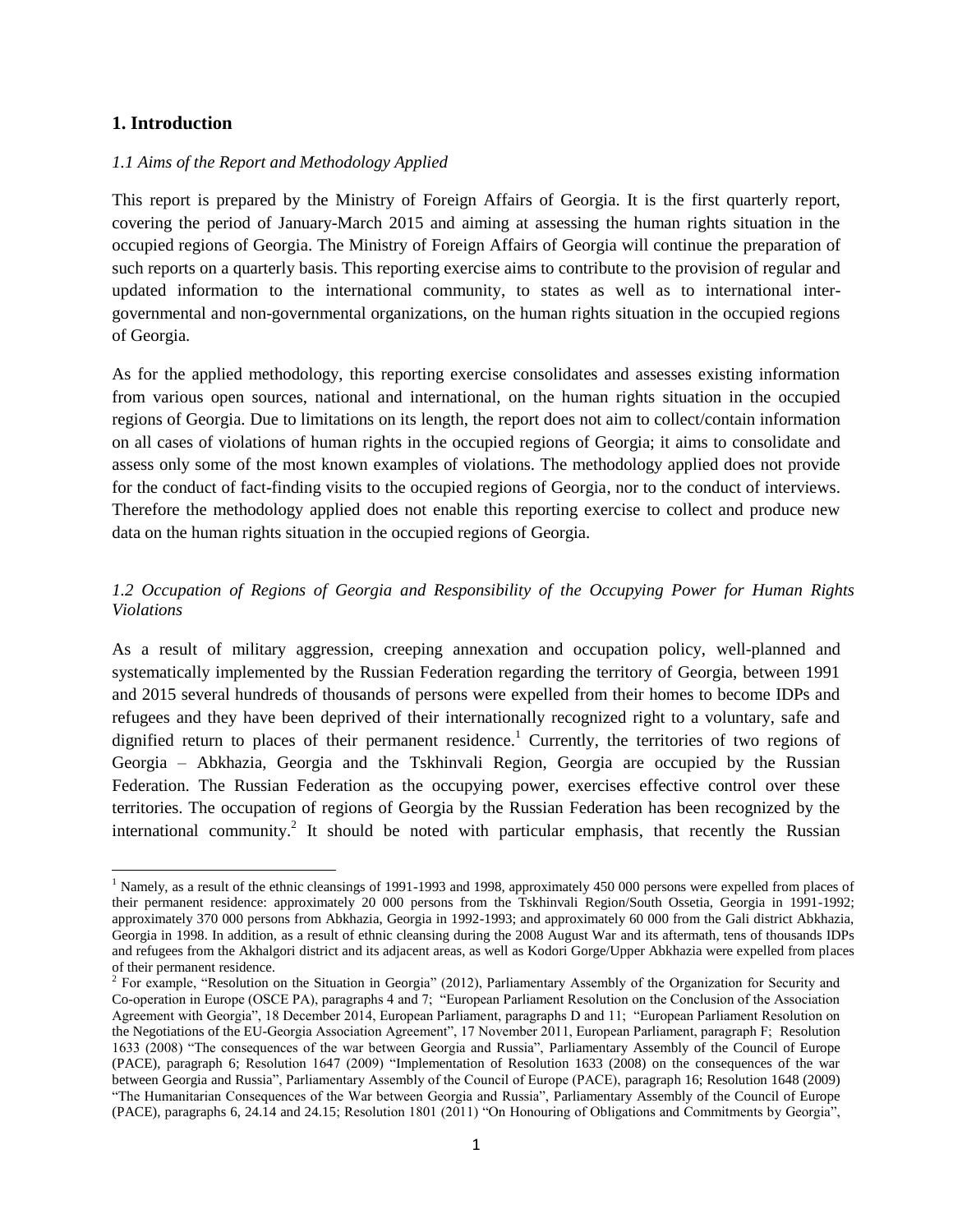Federation signed the so called "Treaty on Alliance and Strategic Partnership" with its occupation regime in Sokhumi and the so called "Treaty on Alliance and Integration" with its occupation regime in Tskhinvali: thus going well beyond its military occupation and laying ground for annexation<sup>3</sup> of Georgian territories.

Since the August War of 2008, the international community has been calling on the Russian Federation to bear responsibility for violations of human rights in the territories of Georgia which are under Russia's effective control.<sup>4</sup> The UN Human Rights Committee issued recommendations to the Russian Federation on the issue at its  $97<sup>th</sup> (2009)$  and  $113<sup>th</sup> (2015)$  sessions.<sup>5</sup>

According to the European Parliament, "whereas Russia [in 2014] continues to occupy the Georgian regions of Abkhazia and the Tskhinvali region/South Ossetia, in violation of the fundamental norms and principles of international law; whereas ethnic cleansing and forcible demographic changes have taken place in the areas under the effective control of the occupying forces, which bear the responsibility for human rights violations in these areas, including violations of the rights to free movement, people-to-people contacts and education in one's native language."<sup>6</sup>

## *1.3 Occupation Line and Installation of Barbed Wire Fences*

 $\overline{\phantom{a}}$ 

The occupation line along the administrative boundary line (ABL) with Abkhazia and the Tskhinvali Region separates Georgia from its two occupied territories. The occupation line, established by the occupying power since the August War of 2008, prevents several hundreds of thousands of IDPs and refugees from returning to places of their permanent residence. The transfer of the control of the occupation line to the Russian FSB border guards puts further restrictions on ethnic Georgians: Russia continues to place undue restrictions on the local population wishing to cross the occupation line<sup>7</sup> that often runs through their orchards, yards, grazing fields, agricultural plots and cemeteries. People are regularly detained by Russian FSB border guards for so called "illegal border crossings" while the operating crossing points along the occupation line allow crossings only to individuals having one of the types of "documents" recognized by the occupying power and based on vague criteria as to the validity of these documents.<sup>8</sup> Those unable to present those documents or show up at the crossing point out of working hours, are denied the right to cross, often leading to casualties among those locals, including children and women, seeking urgent medical treatment.

In the spring of 2011, the Russian occupation forces intensified the process of the installation of barbed wire fences and other artificial obstacles along the occupation lines in Abkhazia and the Tskhinvali Region

Parliamentary Assembly of the Council of Europe (PACE), paragraph 22; Resolution 1916 (2013) "Georgia and Russia: the Humanitarian Situation in the Conflict and War-affected Areas", Parliamentary Assembly of the Council of Europe (PACE), paragraph 8.

<sup>&</sup>quot;European Parliament Resolution on the Conclusion of the Association Agreement with Georgia", 18 December 2014, European Parliament, paragraph 11.

<sup>4</sup> For example, Resolution 1647 (2009) "Implementation of Resolution 1633 (2008) on the consequences of the war between Georgia and Russia", Parliamentary Assembly of the Council of Europe (PACE), paragraph 7; "European Parliament Resolution on the Negotiations of the EU-Georgia Association Agreement", 17 November 2011, European Parliament, paragraph F.

<sup>&</sup>lt;sup>5</sup> Concluding Observations of the UN Human Rights Committee: Russian Federation,  $97<sup>th</sup>$  Session, 2009, CCPR/C/RUS/CO/6 pp. 5-6; Concluding Observations of the UN Human Rights Committee: Russian Federation, 113<sup>th</sup> Session, 2015, CCPR/C/RUS/CO/7, p. 2.

<sup>&</sup>lt;sup>6</sup> "European Parliament Resolution on the Conclusion of the Association Agreement with Georgia", 18 December 2014, European Parliament, paragraph D.

<sup>&</sup>lt;sup>7</sup> Resolution 1683 (2009) "The War between Georgia and Russia: One Year After", Parliamentary Assembly of the Council of Europe (PACE), paragraphs 5 and 7.

<sup>8</sup> Consolidated Report on the Conflict in Georgia, Council of Europe (November 2014 - March 2015), 22 April 2015, SG/Inf (2015) 18, paragraph 44.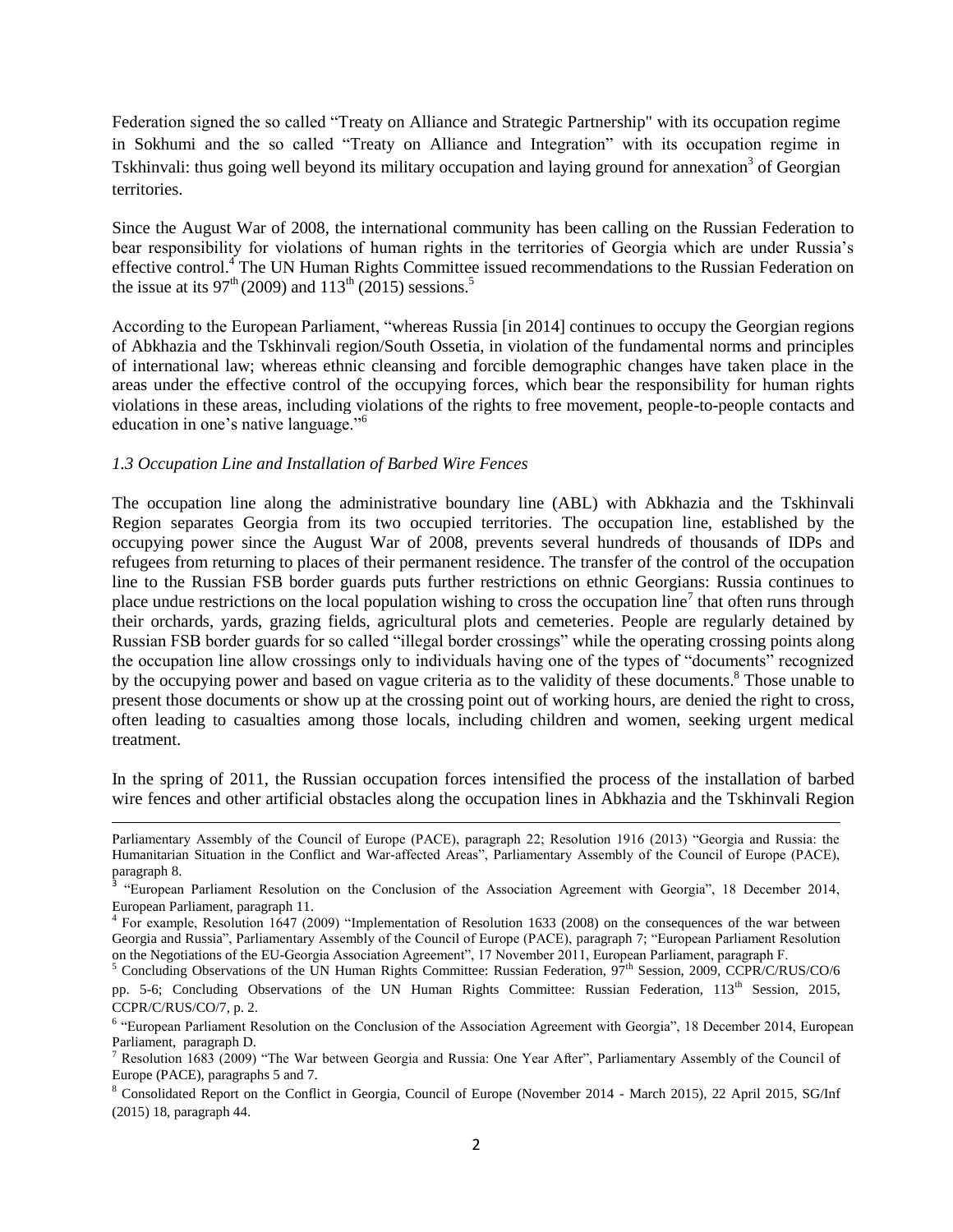(launched back in 2009). This process has been further intensified since January 2013 and is still ongoing. Currently, the total length of artificial barriers along the occupation line only in Tskhinvali Region is 51 km. In some segments, the barbed wire fence has intruded into territory controlled by the central government of Georgia, thus extending the area of occupation.

The installation of barbed wire fences and artificial obstacles significantly affects the everyday life of the local population; namely it divides families and communities and prevents people-to-people contact; blocks the access of the local population to their agricultural lands and to potable/irrigation water systems; it prevents the local population from visiting religious sites and from having an access to cemeteries; and, most alarmingly, blocks local residents from reaching the emergency medical services. Thus this process of the installation of barbed wire fences and other artificial obstacles by the Russian Federation violates human rights, including, but not limited to, the freedom of movement, the right to property, the right to family life, the right to education in the native language and other rights.<sup>9</sup> It should be noted that the installation of barbed wire fences along the occupation line in the Tskhinvali Region, Georgia, had a direct impact on 200 local families and some were compelled to flee, thus creating a further wave of IDPs. It should be emphasized that the international community condemned the process of the illegal installation of barbed wire fences and other artificial obstacles along the lines of occupation.<sup>10</sup>

## *1.4 Occupied Territories as "Black Holes" of the Human Rights Protection Mechanisms*

Former UN High Commissioner for Human Rights, Navy Pillay, assessed Georgia's occupied territory of South Ossetia/Tskhinvali Region as a "black hole" and "one of the most inaccessible places on earth"; she noted that very little is known about what is happening in this area and "more attention needs to be paid to the situation of human rights in South Ossetia and Abkhazia." <sup>11</sup> Notably, the High Commissioner, similarly to other representatives of international organizations, was denied access to the occupied region. It is noteworthy that "the Assembly [PACE] considers it unacceptable that persons residing in Abkhazia and South Ossetia should not be effectively covered by the human rights protection mechanisms granted to them as citizens of a Council of Europe member state under the European Convention on Human Rights, as well as other relevant Council of Europe conventions, as a result of the consequences of the war between Russia and Georgia. Such a human rights protection black hole should not be allowed to exist within the Council of Europe area."<sup>12</sup>

l <sup>9</sup> Decision of the Committee of Ministers of the Council of Europe, "The Council of Europe and the conflict in Georgia" 1198th meeting – 29-30 April and 2 May 2014, paragraph 3.

<sup>&</sup>lt;sup>10</sup> "Statement by the Spokesperson of EU High Representative Catherine Ashton on the placement of obstacles along administrative boundary lines in Georgia", 1 October 2013 (131001/02); "Pillay praises Georgia's plan to introduce comprehensive human rights reforms, Opening remarks by UN High Commissioner for Human Rights, Navi Pillay, at a press<br>conference in Tbilisi." Georgia, 21 May 2014, available at: conference in Tbilisi." Georgia, 21 May 2014, available at: http://www.ohchr.org/EN/NewsEvents/Pages/DisplayNews.aspx?NewsID=14624#sthash.OkwTyUpY.dpuf; "State of Democracy, Human Rights and Rule of Law in Europe", Report by the Secretary General of the Council of Europe, 124<sup>th</sup> Session of the Committee of Ministers, 4-5 May 2014, p. 56; "EUMM: Recent installation of fences near Ditsi is unacceptable", 28.05.2013; "EUMM voices concern about the impact of fences on local communities", 02.08.2013; "EUMM notes resumption of fencing activities", 29.11.2013; "EUMM: Recent installation of fences near Ditsi is unacceptable", 28.05.2013; "EUMM voices concern about the impact of fences on local communities", 02.08.2013; "EUMM notes resumption of fencing activities", 29.11.2013.

<sup>&</sup>lt;sup>11</sup> "Pillay praises Georgia's plan to introduce comprehensive human rights reforms, Opening remarks by UN High Commissioner for Human Rights, Navi Pillay, at a press conference in Tbilisi." Georgia, 21 May 2014, available at: http://www.ohchr.org/EN/NewsEvents/Pages/DisplayNews.aspx?NewsID=14624#sthash.OkwTyUpY.dpuf

<sup>&</sup>lt;sup>12</sup> Resolution 1647 (2009) "Implementation of Resolution 1633 (2008) on the consequences of the war between Georgia and Russia", Parliamentary Assembly of the Council of Europe (PACE), paragraph 7.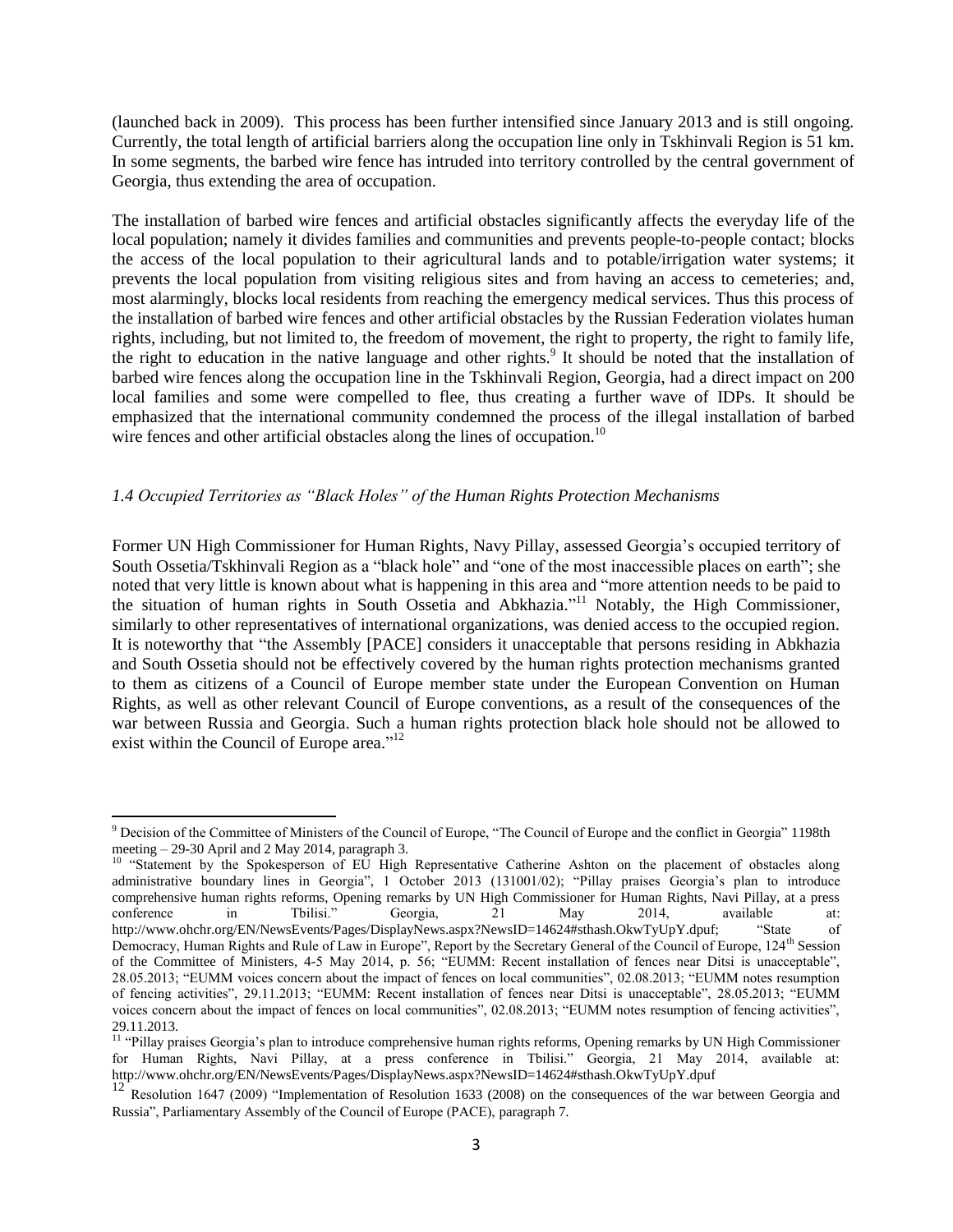These two regions still remaining under foreign military occupation, constitute above all dangerous black holes in verifying human rights violations and holding the violators accountable. Protection of human rights in the occupied regions of Georgia remains a challenge not only for the government of Georgia but also for the international community. For years, the Georgian authorities have been trying to involve international organizations in the issue of the protection of human rights in the occupied regions of Georgia. The Georgian government keeps on emphasizing the significance of the access of international human rights monitoring mechanisms in Abkhazia, Georgia and the Tskhinvali Region, Georgia.<sup>13</sup> It is deplorable that the European Union Monitoring Mission (EUMM) in Georgia is prevented from monitoring inside the occupied regions, as provided by the mandate. The occupying power, exercising effective control, has been preventing numerous international organizations, including humanitarian<sup>14</sup>, from entering those territories: this represents yet another blatant attempt to conceal grave human rights violations which systematically occur in this area.

## **2.1 Freedom from Torture and Ill-treatment**

#### *2.1 Introduction*

During and after the August War of 2008, numerous cases have been reported from the occupied regions of Georgia of torture and ill-treatment.<sup>15</sup> The Commissioner for Human Rights of the Council of Europe received numerous reports on cases of torture and ill-treatment from displaced persons.<sup>16</sup> It should be noted that the European Committee for the Prevention of Torture and Inhuman or Degrading Treatment or Punishment (CPT) noted the practice of ill-treatment and abuse during detention, as well as poor detention conditions, in occupied Abkhazia.<sup>17</sup> It should be also noted that in March 2015, Mr. Juan E. Mendez, the UN Special Rapporteur on Torture and Other Cruel, Inhuman and Degrading Treatment or Punishment visited Georgia, but was not allowed to the occupied regions of Georgia.

## *2.2 Current Situation*

 $\overline{\phantom{a}}$ 

Numerous cases were noted during the reporting period<sup>18</sup> on violations of the right to freedom from torture and ill-treatment.<sup>19</sup> For example information available in the Georgian media and other open sources supply the following: on 23<sup>rd</sup> January 2015, 3 schoolchildren from Gali district were detained by the Russian FSB officers along the occupation line. The 3 schoolchildren, all of them members of the

<sup>&</sup>lt;sup>13</sup> Consolidated Report on the Conflict in Georgia, Council of Europe (October 2013-March 2014), 22 April 2014, SG/Inf (2014) 17, paragraph 39.

<sup>&</sup>lt;sup>14</sup> "Human Rights in the War-Affected Areas Following the Conflict in Georgia", OSCE/ODIHR, 27 November 2008, p. 72.

<sup>&</sup>lt;sup>15</sup> "Human Rights in the War-Affected Areas Following the Conflict in Georgia", OSCE/ODIHR, 27 November 2008, pp. 24-25, p. 36, p. 59, 74; "August Ruins", Report of the Georgian Non-Governmental Organizations on Violations of Fundamental Human Rights and International Humanitarian Law, August War, 2008, Tbilisi 2009, p. 40; "Russia's Responsibility for Human Rights in Occupied Regions of Georgia" Submission from the Georgian Young Lawyers' Association (GYLA), National Institute for Human Rights (NIHR) and Human Rights Priority for consideration at the 113<sup>th</sup> Session of the Human Rights Committee (16 March – 2 April 2015) Russian Federation, p. 3 and 9.

<sup>&</sup>lt;sup>16</sup> "Human Rights in Areas Affected by the South Ossetia Conflict. Special Mission to Georgia and Russian Federation", by Thomas Hammarberg, the Council of Europe Commissioner for Human Rights (Vladikavkaz, Tskhinvali, Gori, Tbilisi and Moscow, 22-29 August 2008), paragraph 109.

<sup>&</sup>lt;sup>17</sup> Report on the visit to the region of Abkhazia[, Georgia,](http://www.cpt.coe.int/en/states/geo.htm) carried out by the European Committee for the Prevention of Torture and Inhuman or Degrading Treatment or Punishment (CPT) from 27 April to 4 May 2009.

 $^{18}$  January-March 2015.

<sup>&</sup>lt;sup>19</sup> See weekly press reviews on the human rights violations and current events in Abkhazia, prepared by the Justice Department of Georgia's Autonomous Republic of Abkhazia, January-March 2015.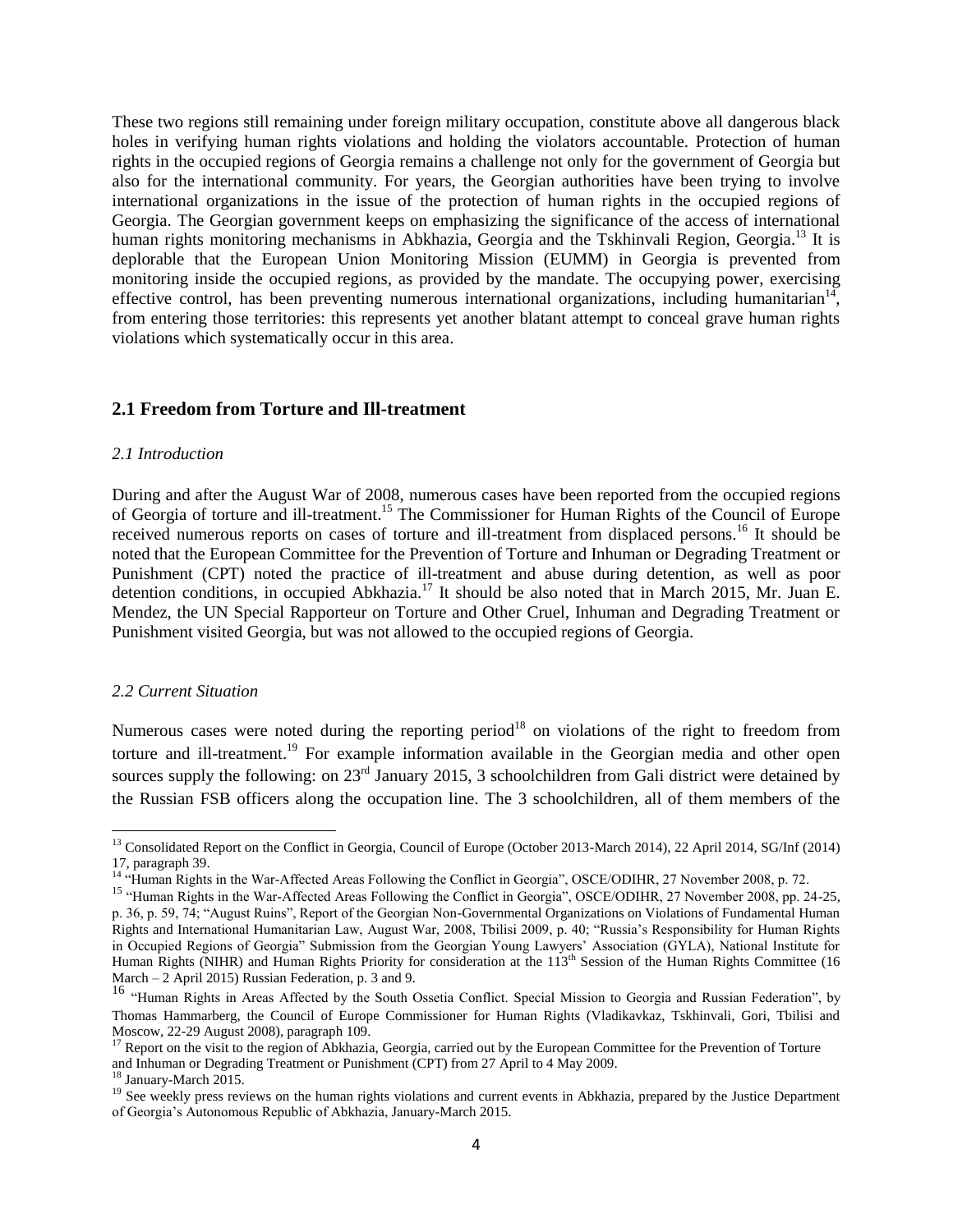same family, were going to school in the village of Tskoushi, in the Tsalenjikha district. The Russian FSB officers were drunk and ill-treated the three children while they were detained for about five hours; $^{20}$  on  $29<sup>th</sup>$  January 2015, Russian soldiers entered with armoured vehicles the village of Achadara, mainly populated by ethnic Armenians, in the vicinity of Sokhumi. The Russian soldiers severely beat several residents of the village, including the 78 years old ethnic Armenian;<sup>21</sup> on  $28<sup>th</sup>$  February 2015, 55 years old man from the Zugdidi District was kidnapped and severely beaten by the Russian military. He was then transferred to the detention facility in the occupied territory of Abkhazia;<sup>22</sup> on 28<sup>th</sup> February 2015, a resident of the village of Nabakevi, Gali district was detained by the Russian FSB border guards for so called "illegal border crossing" in the area of the village of Nabakevi, Gali district. The detainee attempted to escape from a Russian FSB officers, and as a result was severely beaten with the butt of an automatic rifle and was taken to *de facto* Abkhazia State Security office in Gali; on March 13th, 2015 a resident of the village of Tagiloni, Gali district was detained by the Russian FSB officers for so called "illegal border crossing" and was taken to *de facto* Abkhazia State Security office in Gali. During the detention the detainee was severely beaten by the Russian FSB officers; on March 14th, 2015 a resident of Anaklia town and a resident of village Tsaishi, Zugdidi district were detained by Russian FSB officers for so called "illegal border crossing" reason in the area of the village of Orsantia, Gali district and were taken to *de facto* Abkhazia State Security office in Gali. During the detention both persons were severely beaten by the Russian FSB officers; on 26<sup>th</sup> March 2015, a man was detained in Gali district and severely beaten. Later he was transported to the Gali central hospital for the treatment;<sup>23</sup> on March 28<sup>th</sup>, 2015 a resident of the village of Nabakevi, Gali district was detained by the Russian FSB officers for so called "illegal border crossing" reason in the area of the village of Nabakevi, Gali district and was taken to *de facto* Abkhazia State Security office in Gali. During the detention the detainee was severely beaten by the Russian FSB officers.

## *2.3 Conclusion*

 $\overline{\phantom{a}}$ 

Therefore it can be concluded that the situation described in the occupied regions of Georgia and examples provided for the reporting period<sup>24</sup> constitute infringements on freedom from torture and illtreatment and therefore are violations of Article 7 of the International Covenant on Civil and Political Rights (ICCPR); Article 5 of the Universal Declaration of Human Rights (UDHR); Article 3 of the European Convention on Human Rights (ECHR); and the OSCE commitments $^{25}$ .

 $20^{20}$  See weekly press review (between 20 January and 25 January 2015) on the human rights violations and current events in Abkhazia, prepared by the Justice Department of Georgia's Autonomous Republic of Abkhazia, January-March 2015, p. 15.

<sup>&</sup>lt;sup>21</sup> See weekly press review (between 26 January and 2 February 2015) on the human rights violations and current events in Abkhazia, prepared by the Justice Department of Georgia's Autonomous Republic of Abkhazia, January-March 2015, p. 6.

<sup>&</sup>lt;sup>22</sup> See weekly press review (between 23 February and 28 February 2015) on the human rights violations and current events in Abkhazia, prepared by the Justice Department of Georgia's Autonomous Republic of Abkhazia, January-March 2015, p. 6.

<sup>&</sup>lt;sup>23</sup> See weekly press review (between 23 March and 29 March 2015) on the human rights violations and current events in Abkhazia, prepared by the Justice Department of Georgia's Autonomous Republic of Abkhazia, January-March 2015, p. 12. <sup>24</sup> January-March 2015.

<sup>&</sup>lt;sup>25</sup> The Vienna Concluding Document (1989) prohibits torture and other cruel, inhuman or degrading treatment or punishment. Paragraph 23.4; The Paris Document (1990) also prohibits torture and other cruel, inhuman or degrading treatment or punishment; the Istanbul Charter for European Security commits to "eradicating torture and other cruel, inhuman or degrading treatment or punishment throughout the OSCE area". Paragraph 21.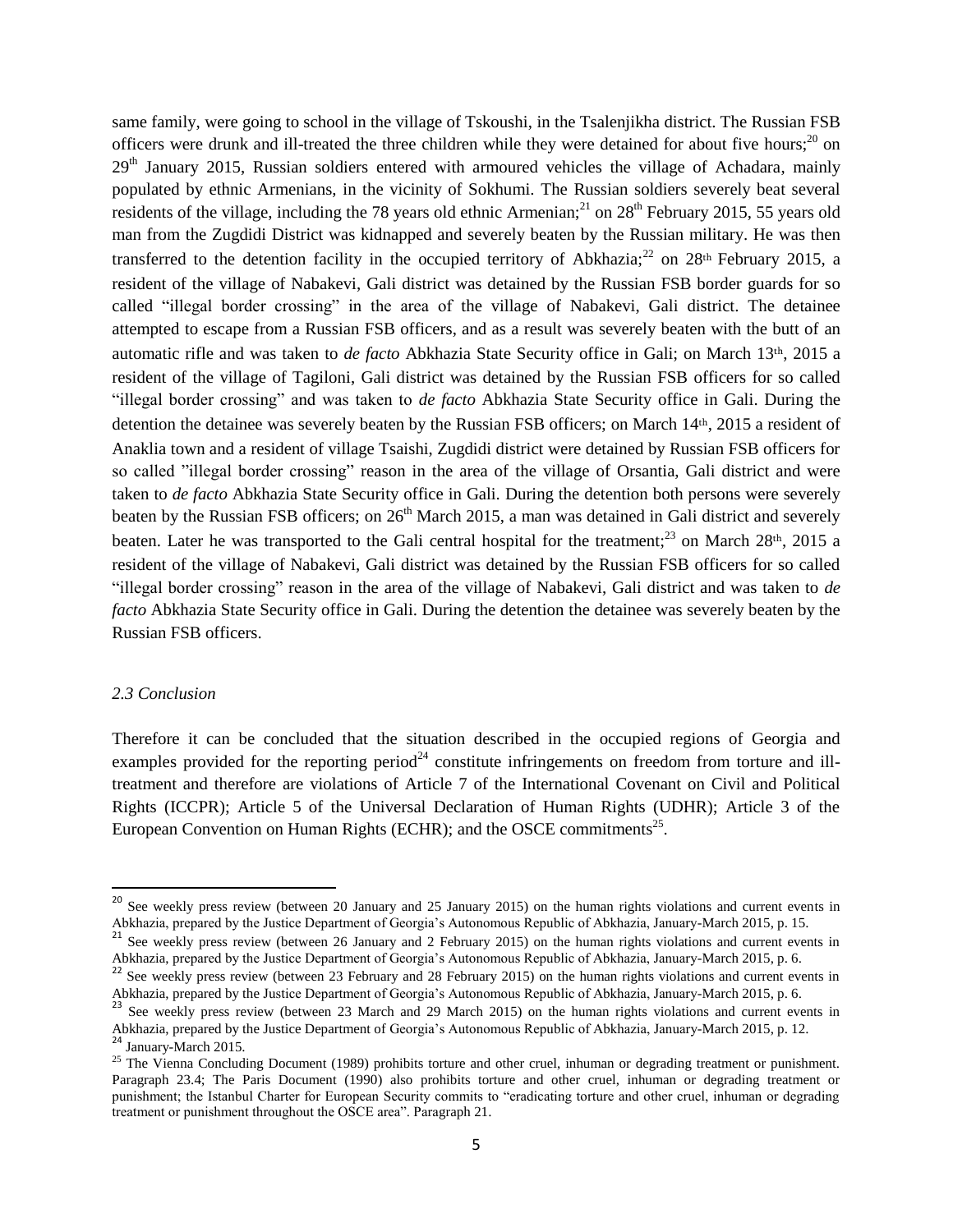## **3. Arbitrary Detentions**

#### *3.1 Introduction*

Since the August War of 2008, in the occupied regions of Georgia, cases of arbitrary detentions of ethnic Georgians are very common; in addition, the Russian FSB border guards regularly carry out arbitrary detentions for so called "illegal border crossing" along the occupation line.<sup>26</sup> The following number of arbitrary detentions took place by the Russian border guards in the years 2011-2014: 184 detainees in 2011; 301 detainees in 2012; 441 detainees in 2013; 307 detainees in 2014. Detentions along the occupation line are among the most serious problems faced by local communities on both sides of the occupation line for years.<sup>27</sup> In most cases detentions are followed by fines and later releases. It has been observed that the "detention period varies from several days up to several months or years without due access to procedural guarantees and right to fair trial."<sup>28</sup>

#### *3.2 Current Situation*

Numerous cases have been reported during the reporting period<sup>29</sup> on arbitrary detentions in the occupied regions<sup>30</sup>. Numerous sources suggest that arbitrary detentions took place during the reporting period with dire humanitarian consequences: for example, according to some leading Georgian NGOs, "While people on both sides continue to cross the ABL for various reasons, such as to access medical care, to visit graveyards, or to see relatives or family members on the other side, most of this movement across the ABL is considered illegal by the *de facto* authorities. Due to these restrictions on freedom of movement, Russian and Ossetian border guards mostly with alleged charge of 'illegal border crossing' have arrested residents of Georgian controlled territories, including women, minors and elderly people. Civilian inhabitants of the villages located alongside the ABL have been arrested by the Russian guards while harvesting the capers or cutting wood in close proximity to the ABL. International independent bodies have expressed their concern over the absence of official crossing points and regulations concerning the crossing of the ABL. The location of the ABL in many places is unclear. In some places the ABL is demarcated but in many places it is not."<sup>31</sup> And it has been stated by the Council of Europe that

<sup>26</sup> <sup>26</sup> Georgia's Human Rights Report for 2013, United States Department of State, p. 15, available at[:http://www.state.gov/documents/organization/220492.pdf;](http://www.state.gov/documents/organization/220492.pdf) "Human Rights in the War-Affected Areas Following the Conflict in Georgia", OSCE/ODIHR, 27 November 2008, pp. 24-25, p. 25, pp. 37-38, 74; "August Ruins", Report of the Georgian Non-Governmental Organizations on Violations of Fundamental Human Rights and International Humanitarian Law, August War, 2008, Tbilisi 2009, p. 40; "Human Rights in Areas Affected by the South Ossetia Conflict. Special Mission to Georgia and Russian Federation", by Thomas Hammarberg, the Council of Europe Commissioner for Human Rights (Vladikavkaz, Tskhinvali, Gori, Tbilisi and Moscow, 22-29 August 2008), paragraph 94; "Pillay praises Georgia's plan to introduce comprehensive human rights reforms, Opening remarks by UN High Commissioner for Human Rights, Navi Pillay, at a press conference in Tbilisi." Georgia, 21 May 2014, available at: http://www.ohchr.org/EN/NewsEvents/Pages/DisplayNews.aspx?NewsID=14624#sthash.OkwTyUpY.dpuf

<sup>&</sup>lt;sup>27 a</sup>Information Bulletin of Public Defender of Georgia: On Human Rights of Conflict Affected Population", Public Defender of Georgia, 2014, p. 4.

<sup>&</sup>lt;sup>28</sup> "Russia's Responsibility for Human Rights in Occupied Regions of Georgia" Submission from the Georgian Young Lawyers' Association (GYLA), National Institute for Human Rights (NIHR) and Human Rights Priority for consideration at the 113<sup>th</sup> Session of the Human Rights Committee (16 March – 2 April 2015) Russian Federation, p. 3.

<sup>&</sup>lt;sup>29</sup> January-March 2015.

<sup>&</sup>lt;sup>30</sup> See weekly press reviews on the human rights violations and current events in Abkhazia, prepared by the Justice Department of Georgia's Autonomous Republic of Abkhazia, January-March 2015.

<sup>&</sup>lt;sup>31</sup> "Russia's Responsibility for Human Rights in Occupied Regions of Georgia" Submission from the Georgian Young Lawyers' Association (GYLA), National Institute for Human Rights (NIHR) and Human Rights Priority for consideration at the 113<sup>th</sup> Session of the Human Rights Committee (16 March – 2 April 2015) Russian Federation, p. 6.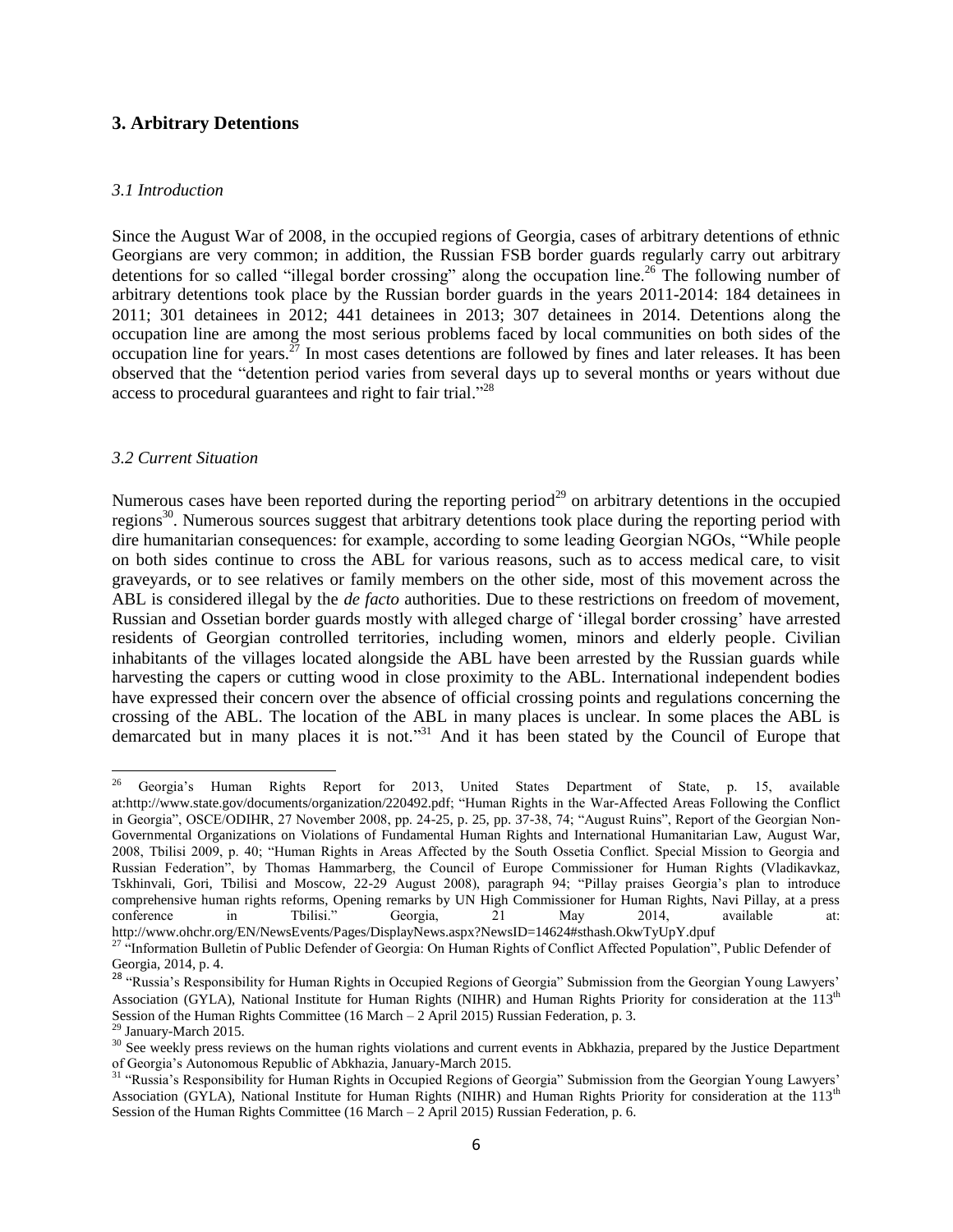"[a]ccording to publicly available official Russian data, during the January-March 2015, more than 550 people were detained on "illegal border crossing" grounds. The practice of detentions and release after payment of fines continues to be enforced. It was also reported to the delegation that a more "heavyhanded" approach of Russian border guards had been observed in several detention cases linked to "unauthorised" crossings. The delegation was informed that local residents have recently become more apprehensive with regard to ABL crossings."<sup>32</sup> There are numerous cases of individuals subjected to arbitrary detentions. For example, information available in the Georgian media and other open sources suggest the following: on January  $10<sup>th</sup>$ , 2015 the Russian FSB border guards conducted a special operation along the occupation line and detained ten residents of the Gali District for so called "illegal border crossing" in the area of the village of Nabakevi, Gali district; on January  $13<sup>th</sup>$ , 2015 the Russian FSB border guards conducted a special operation in the village of Meore Otobaia, Gali district, and detained seven residents of this area for so called "illegal border crossing"; on March  $6<sup>th</sup>$ , 2015, two residents of the village of Akhali Burghulebi, Dusheti district were detained by Russian FSB officers for so called "illegal border crossing" in the area of the village of Nagomevi, Akhalgori district. Both of the latter detainees were released on March 11 after paying a fine amounting to 4 000 rubles; on March  $13<sup>th</sup>$ , 2015 a resident of the village of Zardiantkari, Gori district was detained by Russian FSB officers for so called "illegal border crossing" in the area of the village of Khelchua, Tskhinvali district. The detainee was released on March 25 after paying a fine amounting to 2 000 rubles; on March  $17<sup>th</sup>$ , 2015 a resident of Gori and a resident of Tbilisi were detained by Russian FSB officers for so called "illegal border crossing" in the area of the village of Zemo Artsevi, Tskhinvali district. One detainee was released on March  $21<sup>st</sup>$  after paying a fine amounting to 2 000 rubles. There are numerous cases of arbitrary detentions that are not linked to the so called "illegal border crossings", for example, information available in the Georgian media and other open sources suggest that on  $17<sup>th</sup>$  February 2015 Russian militaries kidnapped 4 residents of the village Merkula, the Ochamchire district and demanded a ransom of USD 20 000 for each one from their families.<sup>33</sup>

#### *3.3 Conclusion*

Therefore it can be concluded that the situation described in the occupied regions of Georgia and examples provided for the reporting period<sup>34</sup> constitute arbitrary detentions and therefore violations of Article 9 of the International Covenant on Civil and Political Rights (ICCPR); Article 3 of the Universal Declaration of Human Rights (UDHR); Article 5 of the European Convention on Human Rights (ECHR); and of OSCE commitments<sup>35</sup>.

 $\overline{\phantom{a}}$ 

 $32$  Consolidated Report on the Conflict in Georgia, Council of Europe (November 2014 - March 2015), 22 April 2015, SG/Inf (2015) 18, paragraph 45.

<sup>&</sup>lt;sup>33</sup> See weekly press review (between 9 February and 16 February 2015) on the human rights violations and current events in Abkhazia, prepared by the Justice Department of Georgia's Autonomous Republic of Abkhazia, January-March 2015, p. 7. <sup>34</sup> January-March 2015.

<sup>&</sup>lt;sup>35</sup> The Vienna Concluding Document (1989) provides for ensuring that no one is subjected to arbitrary arrest, detention or exile. Paragraph 23.1; According to the Moscow Document (1991) "no one will be deprived of his liberty except on such grounds and in accordance with such procedures as are established by law". Paragraph 23.1 (i).

prohibits torture and other cruel, inhuman or degrading treatment or punishment. Paragraph 23.4; The Paris Document (1990) also prohibits torture and other cruel, inhuman or degrading treatment or punishment; Istanbul Charter for European Security commits to "eradicating torture and other cruel, inhuman or degrading treatment or punishment throughout the OSCE area". Paragraph 21.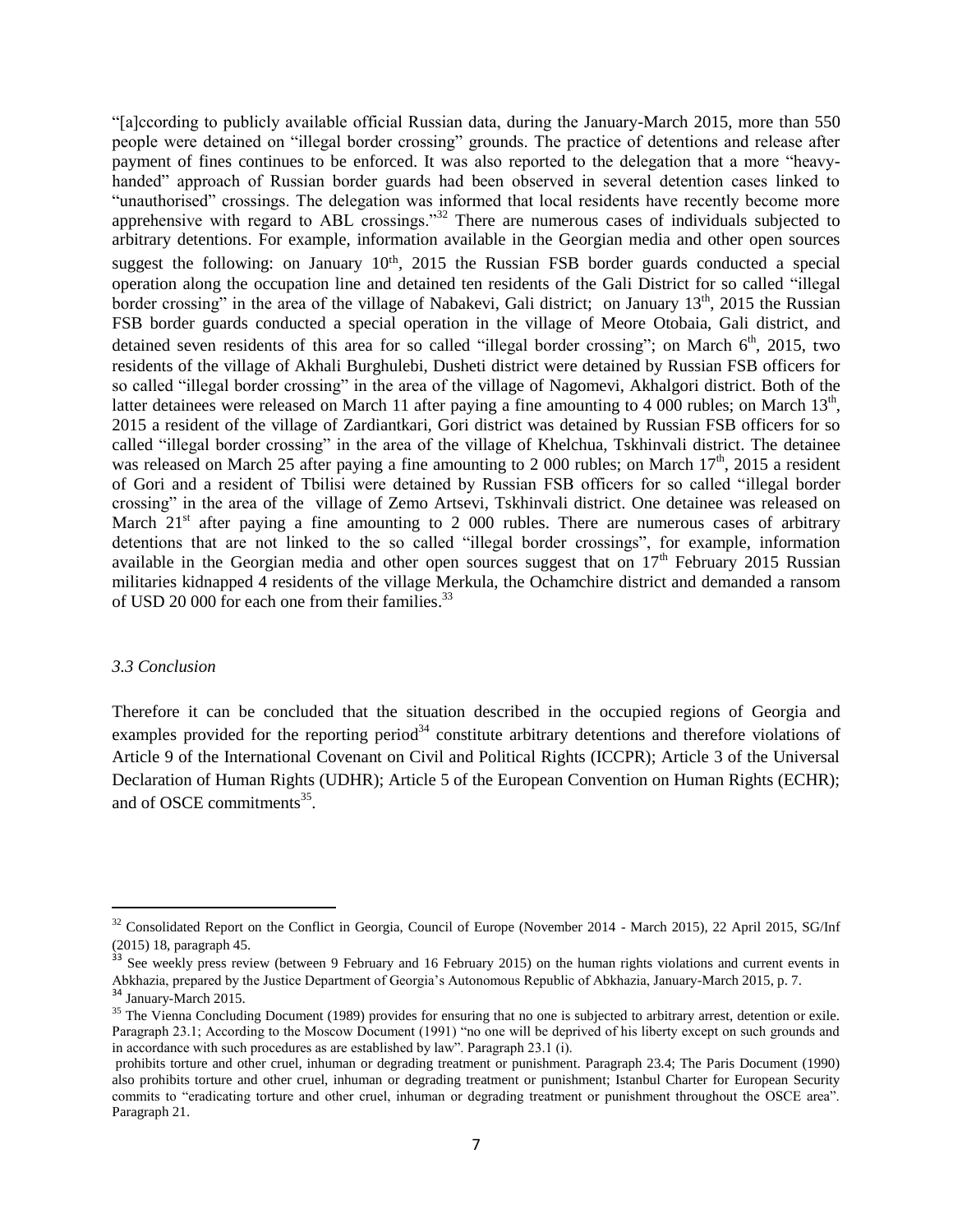## **4. Freedom of Movement**

#### *4.1 Introduction*

The crossing regime that was established by the occupying power along the occupation line in the aftermath of the August War of 2008 puts restrictions and limitations on freedom of movement for people living on both sides of the administrative boundary line (ABL) with Abkhazia and the Tskhinvali Region. Russian FSB border guards administering and controlling the occupation line prevent people, including hundreds of thousands of IDPs and refugees, from exercising their right to freedom of movement and freedom to choose their residence within the borders of the state. The Russian FSB border guards regularly detain individuals for the so called "illegal border crossings", including women, minors and elderly people.<sup>36</sup> The Russian FSB border guards place undue restrictions on the local population wishing to cross the occupation line<sup>37</sup>; operating crossing points, along the occupation lines, function in conjunction with the illegal and discriminatory rules and arbitrariness imposed by the Russian FSB border guards.

## *4.2 Current Situation*

The situation described with regard to the freedom of movement continues and has remained unaltered between January and March 2015: numerous cases were reported during the reporting period<sup>38</sup> on violations of the right to freedom of movement and freedom to choose one's residence<sup>39</sup>. Numerous sources suggest violations of the freedom of movement during the reporting period. The erection of barbed wire fences has been described by some leaning Georgian NGOs as interfering with the freedom of movement of the population residing along the occupation line: "the fences constructed by Russian and *de facto* authorities are unjustifiable barriers to their freedom of movement within their property and elsewhere in the territory of Georgia, currently under Russian control."<sup>40</sup> And it has been argued by the Council of Europe that "[p]redictability and transparency of the crossing regime at the ABL continue to be hindered by the confusion surrounding the validity of documents used for crossing purposes. While the majority of people use an Abkhaz "passport", in some cases Forms N° 9 and old Soviet passports reportedly continue to be accepted. The period of validity of their use however remains unclear."<sup>41</sup> Information available in the Georgian media and other open sources report the following cases: on January 17<sup>th</sup> 2015, Russian FSB border guards detained 17 people for so called "illegal border crossing". All of them were heading to Gali district from the territory controlled by the central government of

 $\overline{\phantom{a}}$ 

<sup>&</sup>lt;sup>36</sup> "Russia's Responsibility for Human Rights in Occupied Regions of Georgia" Submission from the Georgian Young Lawyers' Association (GYLA), National Institute for Human Rights (NIHR) and Human Rights Priority for consideration at the 113<sup>th</sup> Session of the Human Rights Committee (16 March – 2 April 2015) Russian Federation, p. 3.

<sup>&</sup>lt;sup>37</sup> "Human Rights in the War-Affected Areas Following the Conflict in Georgia", OSCE/ODIHR, 27 November 2008, p. 63; "Abkhazia: Deepening Dependence", International Crises Group, Europe Report No. 202 (2010), p. 4.

<sup>38</sup> January-March 2015.

<sup>&</sup>lt;sup>39</sup> See weekly press reviews on the human rights violations and current events in Abkhazia, prepared by the Justice Department of Georgia's Autonomous Republic of Abkhazia, January-March 2015.

<sup>40</sup> "Russia's Responsibility for Human Rights in Occupied Regions of Georgia" Submission from the Georgian Young Lawyers' Association (GYLA), National Institute for Human Rights (NIHR) and Human Rights Priority for consideration at the 113<sup>th</sup> Session of the Human Rights Committee (16 March – 2 April 2015) Russian Federation, p. 6.

<sup>41</sup> Consolidated Report on the Conflict in Georgia, Council of Europe (November 2014 - March 2015), 22 April 2015, SG/Inf (2015) 18, paragraph 44.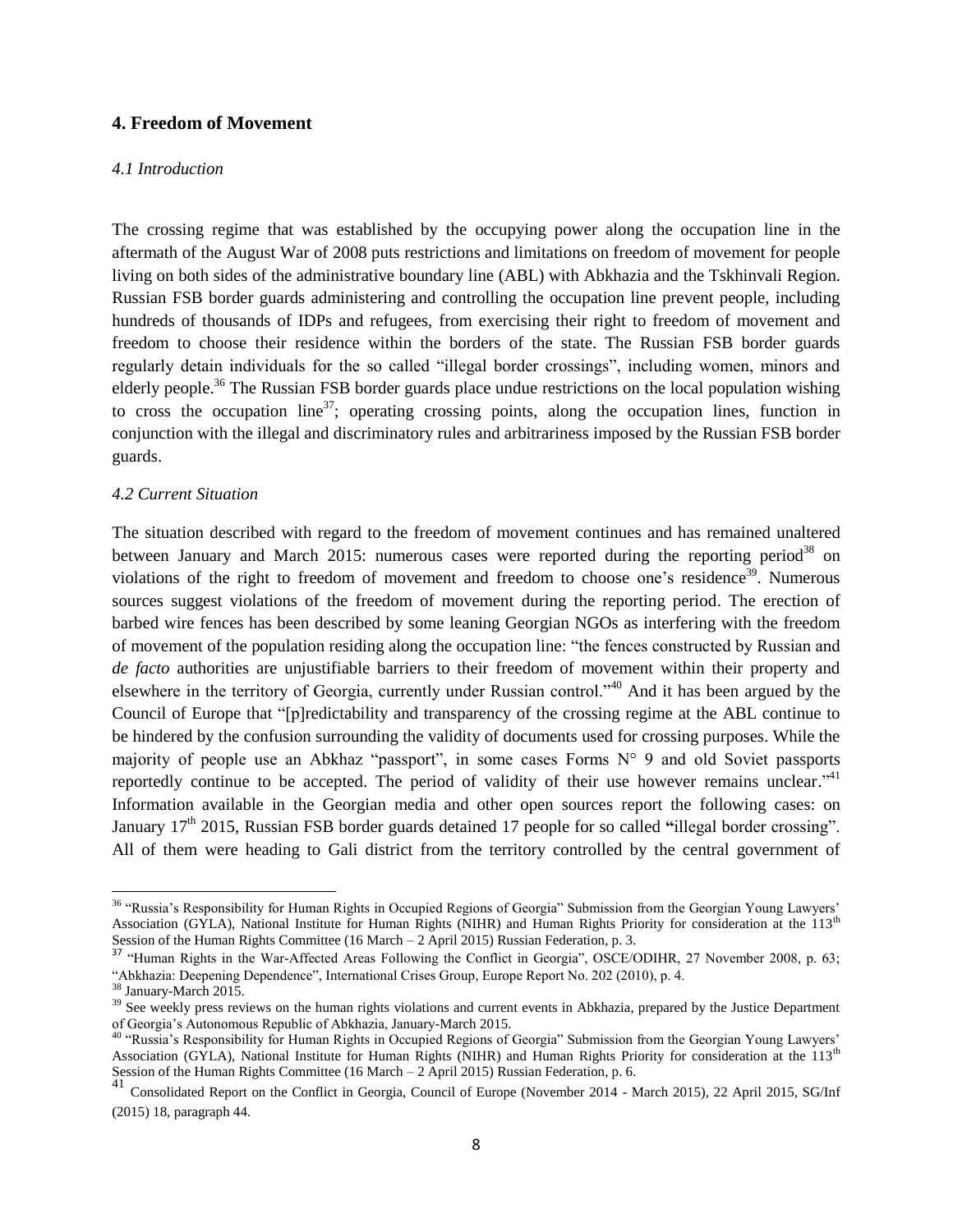Georgia. They were taken to the military base in the village of Otobaia, Gali district and fined; $42$  on February  $9<sup>th</sup>$ , 2015 two persons were detained at the occupation line while they were heading to the region of Abkhazia for hazelnut harvesting. Both were sentenced to four months imprisonment.<sup>43</sup> There are numerous cases of individuals not allowed to enter territory controlled by the central government of Georgia. For example, information available in the Georgian media and other open sources suggest the following: on February  $26<sup>th</sup>$ , 2015 a resident of the village of Pirveli Gali, Gali district, who was in urgent need of medical attention, was trying to enter territory controlled by the central government. He was detained by the Russian FSB border guards for so called **"**illegal border crossing" in the area of the village of Nabakevi, Gali district. The detainee was taken to the Russian FSB border guards' base in the village of Nabakevi; however the person was released later due to worsened health; on March  $12<sup>th</sup>$ , 2015 a parent and a child, residents of the village of Otobaia, Gali district, were not allowed to enter the territory controlled by the central government. The child, suffering from pneumonia, was in desperate need of medical attention; on March  $17<sup>th</sup>$ , 2015 a parent and a child, residents of Gali district, were not allowed to enter the territory controlled by the central government. The child, having third-degree burns, needed urgent medical care.

## *4.1 Conclusion*

Therefore it can be concluded that the situation described in the occupied regions of Georgia and examples provided for the reporting period<sup>44</sup> constitute violations of the right to freedom of movement, namely of Article 12 of the International Covenant on Civil and Political Rights (ICCPR)<sup>45</sup>; Article 13 of the Universal Declaration of Human Rights (UDHR); Article 2, Protocol No. 4 of the European Convention on Human Rights (ECHR); and the OSCE freedom of movement commitments<sup>46</sup>. And limitations imposed by the Russian FSB border guards on freedom of movement and residence in the occupied regions of Georgia cannot be considered as permissible.<sup>47</sup>

 $\overline{a}$ 

 $42$  See weekly press review (between 9 February and 16 February 2015) on the human rights violations and current events in Abkhazia, prepared by the Justice Department of Georgia's Autonomous Republic of Abkhazia, January-March 2015, p. 2.

<sup>&</sup>lt;sup>43</sup> See weekly press review (between 9 February and 16 February 2015) on the human rights violations and current events in Abkhazia, prepared by the Justice Department of Georgia's Autonomous Republic of Abkhazia, January-March 2015, p. 3.

<sup>44</sup> January-March 2015.

<sup>&</sup>lt;sup>45</sup> It should be emphasized that the Human Rights Committee, in Concluding Observations on Israel stated: "... the Committee is concerned that the construction of the 'Seam Zone', by means of a fence and, in part, of a wall, beyond the Green Line, imposes additional and unjustifiably severe restrictions on the right to freedom of movement of, in particular, Palestinians within the Occupied Territories. The 'Seam Zone' has adverse repercussions on nearly all walks of Palestinian life; in particular, the wide ranging restrictions on freedom of movement disrupt access to health care, including emergency medical services, and access to water. The Committee considers that these restrictions are incompatible with article 12 of the Covenant. The State party should respect the right to freedom of movement guaranteed under article 12. The construction of a "Seam Zone" within the Occupied Territories should be stopped." (2003, UN doc. CCPR/CO/78/ISR, paragraph 19).

<sup>&</sup>lt;sup>46</sup> According to paragraph 33 of the Moscow Document (1991), the OSCE participating States are obliged to remove all restrictions with regard to travel within the territory of a State and with regard to residence for those entitled to permanent residence within the territory of a State. And according to paragraph 20 of the Vienna Concluding Document (1989), the OSCE participating States are committed to secure the right of everyone to freedom of movement and residence within the borders of a State.

 $^{47}$  For example, under paragraph 3 of Article 12 of the ICCPR, the following measures could constitute permissible restrictions on the right under paragraph 1: traffic safety rules, restrictions on access to nature reserves, avalanche zones, quarantine zones, and prohibitions on unlicensed access to private property. (Joseph, S. Schultz J. and Castan, M. *The International Covenant on Civil and Political Rights: Cases, Materials and Commentary* (Oxford: Oxford University Press, 2004, p. 364). According to paragraphs 3 and 4 of Article 2, Protocol No. 4 of the ECHR, any measure restricting the right in paragraph 1 must be lawful and pursue one of the legitimate aims listed and strike a fair balance between the public interest and the individual's rights. (*Riener v Bulgaria,* (App.46343/9), 23 May 2006, (2007) 45 EHRR 723, paragraph 109).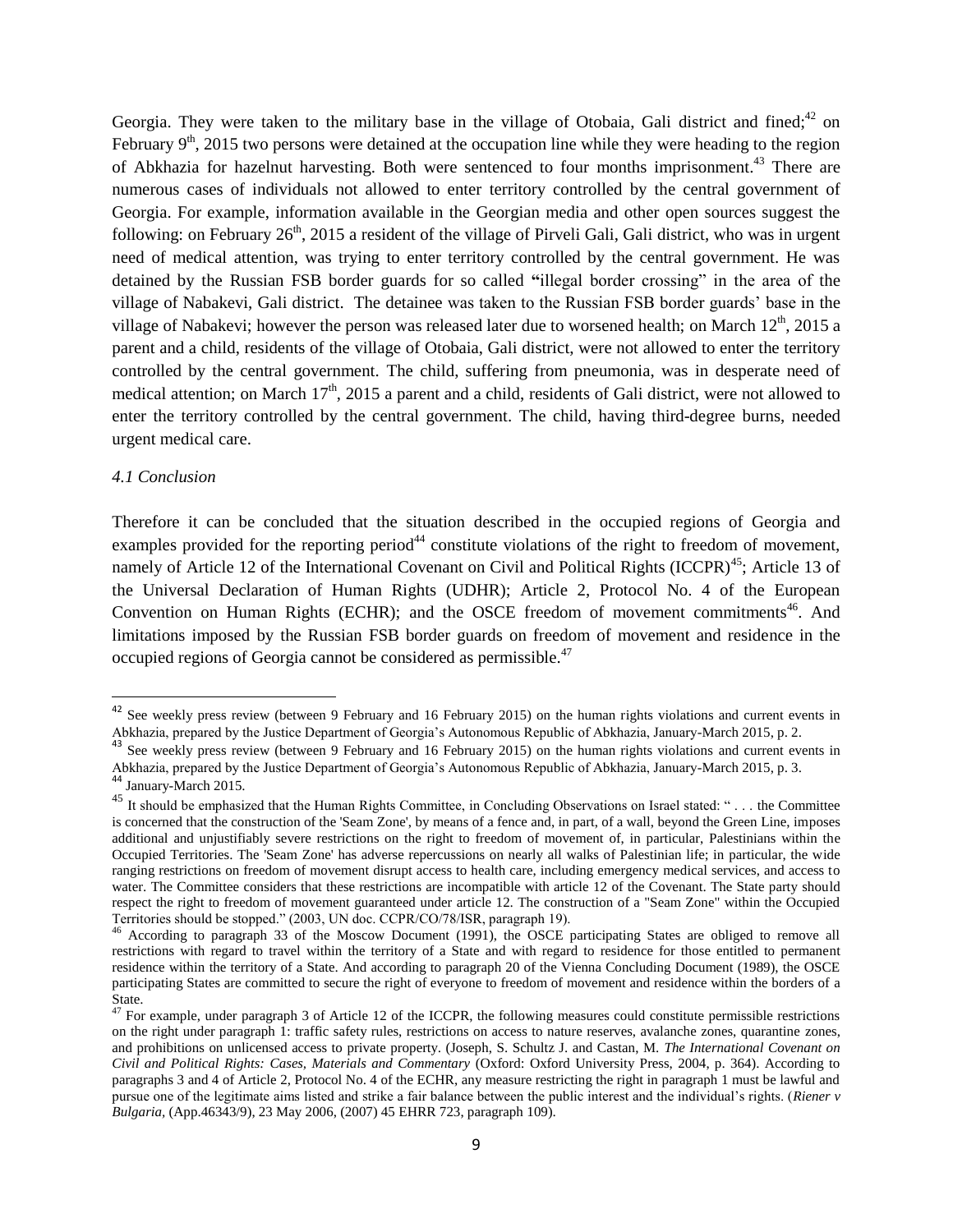It is of great significance to note that limitations on freedom of movement in the occupied regions of Georgia divides families and communities; blocks the access of the local population to their agricultural lands and potable/irrigation water systems; prevents the local population from visiting religious sites and from having access to cemeteries; restricts the right to education in the native language<sup>48</sup>; and most alarmingly, blocks local residents from reaching the emergency medical services.<sup>49</sup> Therefore it can be further concluded that limitations on freedom of movement in the occupied regions of Georgia violate the economic, social and cultural rights under the International Covenant on Economic, Social and Cultural Rights and relevant international instruments.

## **5. Right to Property**

#### *5.1 Introduction*

The issue of homes and property lost during the conflicts in Georgia remains unsolved. For years, the right to property has been subject to systematic and gross violations in the occupied regions of Georgia; hundreds of houses of ethnic Georgian were burned/destroyed on purpose during and after the August War 2008.<sup>50</sup> It has been noted that "[c]ivilians seeking to cross the Administrative Boundary Line are continuing to be unlawfully detained. Their detention may last for several days, and they are only freed on payment of substantial fines, often simply for attempting to visit their own property on the other side of the wire to harvest their crops, including the valuable local delicacy known as jonjoli, which for many is their sole source of income."<sup>51</sup> For example, in the village of Zaardiaantkari, Gori district most of the houses were destroyed.<sup>52</sup>

## *5.2 Current Situation*

 $\overline{\phantom{a}}$ 

The situation described with regard to the right to property has continued and remained the same between January and March 2015. Numerous sources suggest continuing violations of the rights to property during

<sup>&</sup>lt;sup>48</sup> It should be emphasized that in Gali district there are 31 schools and only in 11 schools the curricula is in the Georgian language. It is alarming that in these 11 schools, the teaching hours of the Georgian language and literature has been decreased from 10-10 hours to 6-6 hours, it means for 4-4 hours.

<sup>&</sup>lt;sup>49</sup> It has been argued that socio-economic conditions of people residing in the vicinity of the occupation line is grave. For example, see "Information Bulletin of Public Defender of Georgia: On Human Rights of Conflict Affected Population", Public Defender of Georgia, 2014, pp. 5-7.

<sup>50</sup> "Human Rights in the War-Affected Areas Following the Conflict in Georgia", OSCE/ODIHR, 27 November 2008, pp. 24-25, pp. 26-28; p. 42; pp. 44-45, p. 61; "August Ruins", Report of the Georgian Non-Governmental Organizations on Violations of Fundamental Human Rights and International Humanitarian Law, August War, 2008, Tbilisi 2009, p. 28; "Human Rights in Areas Affected by the South Ossetia Conflict. Special Mission to Georgia and Russian Federation", by Thomas Hammarberg, the Council of Europe Commissioner for Human Rights (Vladikavkaz, Tskhinvali, Gori, Tbilisi and Moscow, 22-29 August 2008), paragraph 94; "Russia's Responsibility for Human Rights in Occupied Regions of Georgia" Submission from the Georgian Young Lawyers' Association (GYLA), National Institute for Human Rights (NIHR) and Human Rights Priority for consideration at the 113th Session of the Human Rights Committee (16 March – 2 April 2015) Russian Federation, p. 4 and 9.

<sup>&</sup>lt;sup>51</sup> "Pillay praises Georgia's plan to introduce comprehensive human rights reforms, Opening remarks by UN High Commissioner for Human Rights, Navi Pillay, at a press conference in Tbilisi." Georgia, 21 May 2014, available at: http://www.ohchr.org/EN/NewsEvents/Pages/DisplayNews.aspx?NewsID=14624#sthash.OkwTyUpY.dpuf

<sup>&</sup>lt;sup>52</sup> "Special Report of the Public Defender of Georgia on Human Rights in the Conflict Affected Region, Zardiaantkari: Consequences of War and the Burden of Existence", Public Defender of Georgia, December 2014.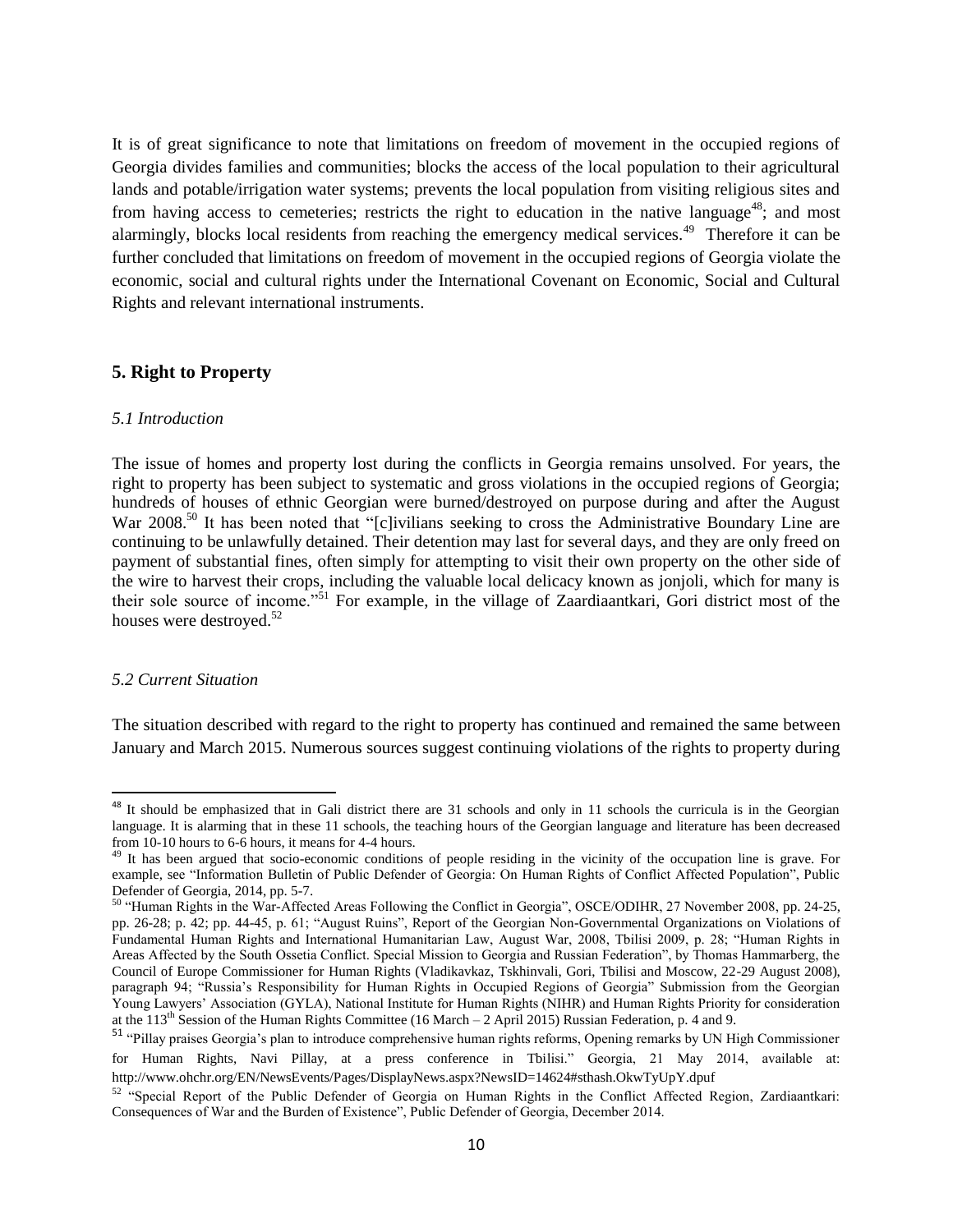the reporting period<sup>53</sup>: for example, according to the report, which partially covers the reporting period, "the demarcation activities led to the loss of access to the family houses for several residents living adjacent to the administrative boundary line, in violation of their right to home and family life. E.g. the village residents of Dvani and Gugutiantkari have been denied access to the ancestral residences where they have deep family roots and emotional attachment. Even after the 2008 war they had been consistently trying to refurbish those houses that were damaged by the conflict and continued living there with their families. . . The newly constructed barbed wire fences also deprived hundreds of village residents in 24 villages from their sustenance – the land plots they cultivated for their living fell beyond the Russian marked borders. Security concerns, Russian and South Ossetian border guards and physical barriers make it impossible for village residents to cultivate the land plots or collect the harvest. . . There has not been any attempt from Russian or South Ossetian authorities to provide reparation for the population for the loss they sustained as a result of unlawful interference in their right to home and family life and lack of ability to cultivate their lands and collect harvest."<sup>54</sup> For example, in the village of Gugutiantkari, Gori district, the residents lost access to 50 per cent of their agricultural land plots since they are located now on the other side of the occupation line. There are numerous cases of violations of the right to property in the reporting period: for example, information available in the Georgian media and other open sources suggests that on January  $20<sup>th</sup>$  2015, in the village of Sida, Gali district, Russian militaries, together with the so called "Abkhazian Special Unit" representatives burned down houses of two ethnic Georgians. This incident took place on a background of shooting. On the same day, in the village of Refi, Gali district, Russian militaries, together with the so called "Abkhazian Special Unit" representatives burned down houses of other two ethnic Georgians.<sup>55</sup> On 23<sup>rd</sup> January 2015, the Russian militaries raided the villages of Gali district; the aim of the raid was to find out people who had crossed the occupation line to visit the town of Zugdidi. The Russian militaries completely confiscated winter reserve food products and mobile phones of "suspects" of the so called "illegal border crossings";<sup>56</sup> on 29 January 2015, Russian militaries entered with armoured vehicles the village of Achadara (mainly populated by ethnic Armenians) in the vicinity of Sokhumi. Russian militaries attacked 8 ethnic Armenian families and robbed them, namely they forcibly seized money, gold jewelry and food reserves.<sup>57</sup> On 3<sup>rd</sup> February 2015, Russian FSB border guards did not allow a resident of the village of Jariasheni, the Gori district to carry out agricultural works in his land property because of the erected barbed wires and banner with the text of "Republic of South Ossetia". Confiscation of nuts harvest – the only source of income for local peasants - is commonplace in Abkhazia region.

 $\overline{\phantom{a}}$ 53 January-March 2015.

<sup>54</sup> "Russia's Responsibility for Human Rights in Occupied Regions of Georgia" Submission from the Georgian Young Lawyers' Association (GYLA), National Institute for Human Rights (NIHR) and Human Rights Priority for consideration at the 113<sup>th</sup> Session of the Human Rights Committee (16 March – 2 April 2015) Russian Federation, p. 5; See GYLA's application at the European Court of Human Rights in the case of Mekarishvili and others v. Russian Federation (Application no. 31726/14).

<sup>55</sup> See weekly press review (between 20 January and 25 January 2015) on the human rights violations and current events in Abkhazia, prepared by the Justice Department of Georgia's Autonomous Republic of Abkhazia, January-March 2015, pp. 4-5.

<sup>&</sup>lt;sup>56</sup> See weekly press review (between 20 January and 25 January 2015) on the human rights violations and current events in Abkhazia, prepared by the Justice Department of Georgia's Autonomous Republic of Abkhazia, January-March 2015, p. 9.

<sup>&</sup>lt;sup>57</sup> See weekly press review (between 26 January and 2 February 2015) on the human rights violations and current events in Abkhazia, prepared by the Justice Department of Georgia's Autonomous Republic of Abkhazia, January-March 2015, p. 6.